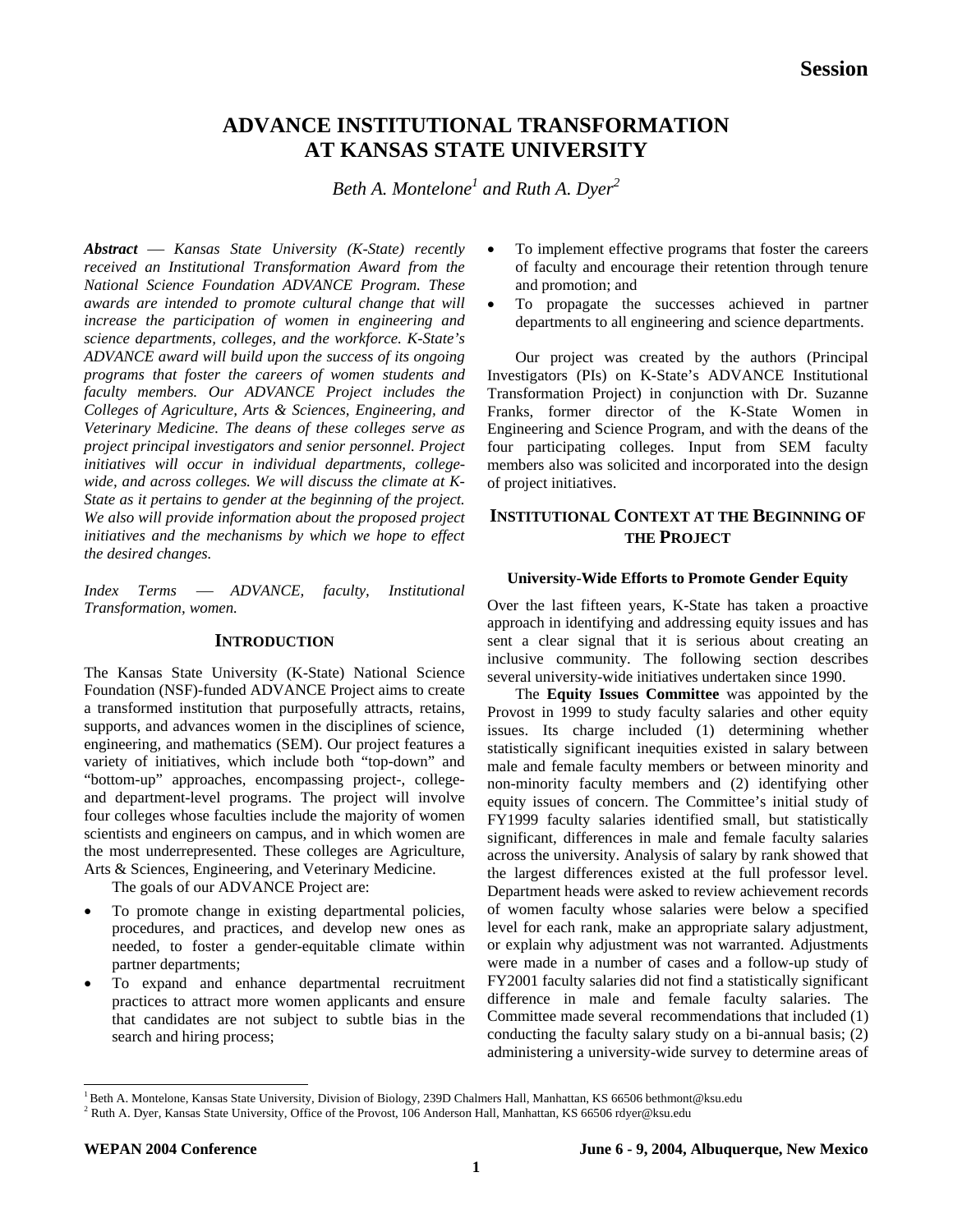concern regarding equity issues; (3) sharing survey results with members of appropriate campus units; and (4) incorporating actions taken by central and departmental administrators to address issues of concern as part of their annual and five-year evaluations. Additionally, the Committee developed an equity issues toolkit, which is available online and contains institutional data, assessment tools, and resource materials [1].

A university-wide **retention study** in 1999 also revealed gender inequities in retention as a problem to be addressed. The status of all individuals in yearly cohorts, six academic years after the year of hire, was determined for faculty hired in 1989-90 through 1995-96. The percentage of male faculty tenured in each cohort was relatively constant at ~65%; female faculty tenured in each cohort fluctuated widely, between 33% and 79%. Similar trends to those seen at the university level were observed in the 27 SEM departments, with an overall retention rate since 1989 of 59% for men, 50% for women. This study identified the need for strategies that provide an improved climate for women faculty leading to increased retention.

The **Task Force on Women Faculty** was appointed in 1997 by the Provost to consider issues facing K-State women faculty. It studied the achievements of women faculty, gathered gender-based strategic action plans from other institutions, and made recommendations to the Provost [2]. These included encouraging the establishment of mentoring programs; naming a Senior Advisor for Gender Issues (the second author of this paper); and holding deans and department heads responsible for increasing gender diversity. As a result, deans and department heads are now directed to assist new faculty members in establishing mentoring relationships with senior colleagues, and each college has a diversity committee, charged with addressing gender issues and faculty diversification.

The **Provost's Lecture Series** was established in 1995 as a high-profile lecture series featuring nationally known speakers and campus experts to address topics of importance in higher education. One to two lectures each year are devoted to addressing gender or other diversity issues. It provides a lively campus forum for discussion and debate on issues that impact the academic environment. Recent participants have included Claude Steele, Sylvia Hurtado, and Virginia Valian, author of Why So Slow? The Advancement of Women [3].

The **Office of Diversity and Dual Career Development** (DDCD) was established in 1990 in response to two specific needs: (1) retention of faculty, staff, and students of color; and (2) the challenges implicit in dualcareer hires. This unit reports directly to the Provost and works with all sectors of the University to enhance racial/cultural diversity and create a campus environment that fosters both academic excellence and appreciation of diversity. Its director works collaboratively with deans and department/unit heads to facilitate dual-career hires. Partners of faculty members seeking employment are provided with information, referrals, networking and advocacy. DDCD also was instrumental in developing K-State's partnership with the Dow Chemical Company. The Dow Diversity Partnership established the Dow Multicultural Resource Center at K-State; endowed the director's position for the K-State Multicultural Engineering Program (described below); funded a summer science and engineering workshop at K-State for high-school girls; and provides scholarships for students of color.

# **Programs for Women and Minorities in SEM**

K-State recognizes that the SEM fields present unique challenges for members of underrepresented groups. Several programs exist to foster their inclusion and success.

The **K-State Mentoring Program for Women and Minorities in the Sciences and Engineering** [4] was established in 1993 with funds from the Sloan Foundation; full funding was assumed by the university in 1999. Its purpose is to enhance the success and thus improve the retention of female and minority faculty members in SEM disciplines. This is a broad-based program to match tenuretrack women and/or minority faculty with a mentor in their discipline and provide flexible funding to support initiation of research. To date, 45 individuals in five K-State colleges have received awards (9 minority women, 5 minority men); of these, 29 have secured extramural funding; 20 have received tenure; and four women were promoted to full professor within 10 years of hire. Participants have used the funding to 'jump-start' their research; as support for travel, training courses, or field research; and to purchase equipment. Participants also report that the mentoring component of the program has given them access to expertise in proposal preparation, information on departmental politics and procedures, tips on setting up and maintaining a research program, and advice on managing instructional and service responsibilities. The participants attribute both their individual and the program's success to the customized mentoring relationships ('one size does not fit all') and flexible funding guidelines.

The **Women in Engineering and Science Program** (WESP) was established in 1999 as a joint program between the College of Engineering and the College of Arts and Sciences, with support from the Office of the Provost. Its mission is to promote the recruitment and retention of women students in engineering and science. It has done so by creating a series of outreach, recruitment, and retention initiatives for girls and women from middle school through graduate school. These include *Women Mentoring Women*, a peer mentoring program for first-year women in engineering; membership in *MentorNet*, a national ementoring program for undergraduate and graduate women in SEM; and the *WESP Distinguished Lecture Series*, which features speakers who provide women students with mentoring and career advice. Funding for these programs is provided by grants and corporate sponsors.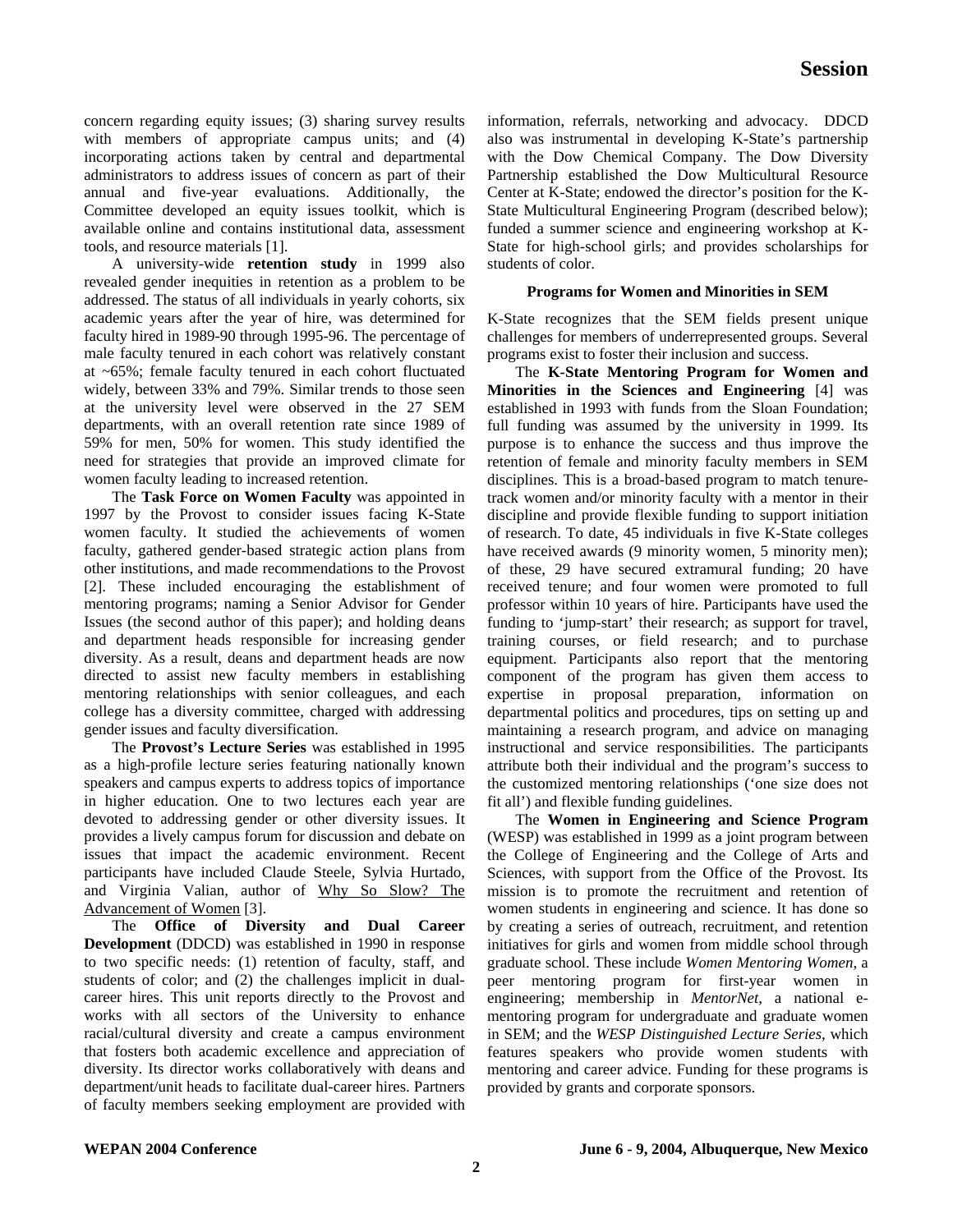The **Multicultural Engineering Program** was created by the College of Engineering in 1977 to assist with recruitment and retention of students of color in engineering. It provides a support base to foster academic and social growth and assists students as they transition into professional life upon graduation. It offers scholarships for high-achieving students; academic, career, and personal advising; tutoring; mentoring; and an engineering orientation class. These activities, along with the efforts of the multicultural professional engineering societies to establish student branches, have contributed to an increase in the percentage of undergraduate students of color in engineering.

#### **Specific Barriers to Women's Advancement at K-State**

In the fall of 2001, women faculty members comprised 22% of 1011 tenure-track and tenured full-time faculty. With the exception of Veterinary Medicine, the percentage of women faculty in all SEM departments was then and still is significantly lower than the university-wide percentage. In fall 2001, there were only 10 full-time women full professors, 6 in the College of Agriculture and 4 in the College of Arts and Sciences. There were 2 women full professors in engineering; however, both held full-time central administrative appointments and did not have active appointments in the college. Of the 27 SEM department heads, only one was female. Women of color comprised only 2.1% of full-time SEM faculty.

In preparing the ADVANCE Institutional Transformation proposal, the principal investigators met with department heads and faculty from the six partner departments to discuss possible short-term and long-term initiatives. These meetings, along with informal surveys of faculty and the outcomes of previous university-wide diversity initiatives (described above), led to identification of three primary barriers to women's advancement in SEM fields at K-State. These are:

#### • *Lack of effective recruitment*

Effective recruiting results in an increase both in the number of women in the applicant pool and in the acceptance rate for offers extended to women. Search committees must be proactive and learn to recognize and compensate for any unconscious biases they have as they review candidate credentials and select candidates to interview. Achieving a critical mass of women faculty and department chairs in SEM is necessary to alter the culture and environment that women experience [5]-[7]. Efforts to increase the numbers of women in SEM at higher ranks are integrally related to our ability to effectively recruit them initially [3,7]. Recruitment emerged as a particularly challenging issue in the Colleges of Engineering and Veterinary Medicine, and dual-career issues have arisen in all four colleges.

# • *Exclusion from networks*

Typically, male faculty members enjoy a collegial, professional, and informal mentoring network of their peers that facilitates their advancement and creates a sense of community. In contrast, because the numbers of women faculty in SEM are so low, similar female networks are not available to them. In addition, women are often excluded from or have difficulty entering existing departmental and college networks, which are predominantly male. This difficulty persists even for women who have achieved tenure [7]-[9]. The low numbers of women faculty in SEM at all ranks, and their exclusion from informal networks, reduce opportunities for women to receive mentoring and advice on university and departmental politics, information about wise choices for service commitments, and the most effective means of establishing a national reputation [10,11]. Each of these issues arose in conversations with K-State faculty and department heads. Failure to include women in existing departmental networks hampers their individual success and reduces the possible contributions of those women to the success of their departments. As a result, everyone loses.

• *Subtle biases* 

Achieving a critical mass of women faculty and administrators is necessary but not sufficient for institutional transformation. As Kitts states: "*Subtle limitations seem to arise from the fact that the architecture of academic science was created by males for a male constituency. The 'rules' are based on a 'male model' of 'doing' science that requires an absolute time commitment from the participator and an aggressively competitive attitude towards peers…[Women] want to participate in and contribute to science, but because science is framed within a system that [women] did not help to build, it does not take [women's] beliefs, wants, and needs into consideration. [Women] are forced to work in an atmosphere that is incompatible with [their] psyche[s] or get out*" [12].

Such unconscious biases constitute a barrier to the entry of women into SEM fields, play a continuing role even when the numbers of women increase, and contribute to the higher rates of attrition for women SEM faculty. An informal, anonymous survey of tenured women faculty at K-State revealed the existence of numerous subtle biases: genderbiased student evaluations of teaching; a mismatch in the value systems of men and women faculty; disproportionate service burdens; and perceptions of male colleagues that women lack ability and/or commitment. Taken together, these factors result in a more difficult road to tenure and a longer time in rank for women at the associate professor level [3,6,8,12].

These three barriers contribute to an asymmetrically gendered effect on the success of women and men. This is not unique to K-State, but has been documented elsewhere [3]. This asymmetry functions to advantage men and disadvantage women. In the words of Valian, "*like interest on capital, advantages accrue; like interest on debt, disadvantages accrue*" [3]. Institutional transformation requires a comprehensive effort to create awareness of this asymmetry, actively work to negate its effects, and change policies, procedures and practices to remove it entirely.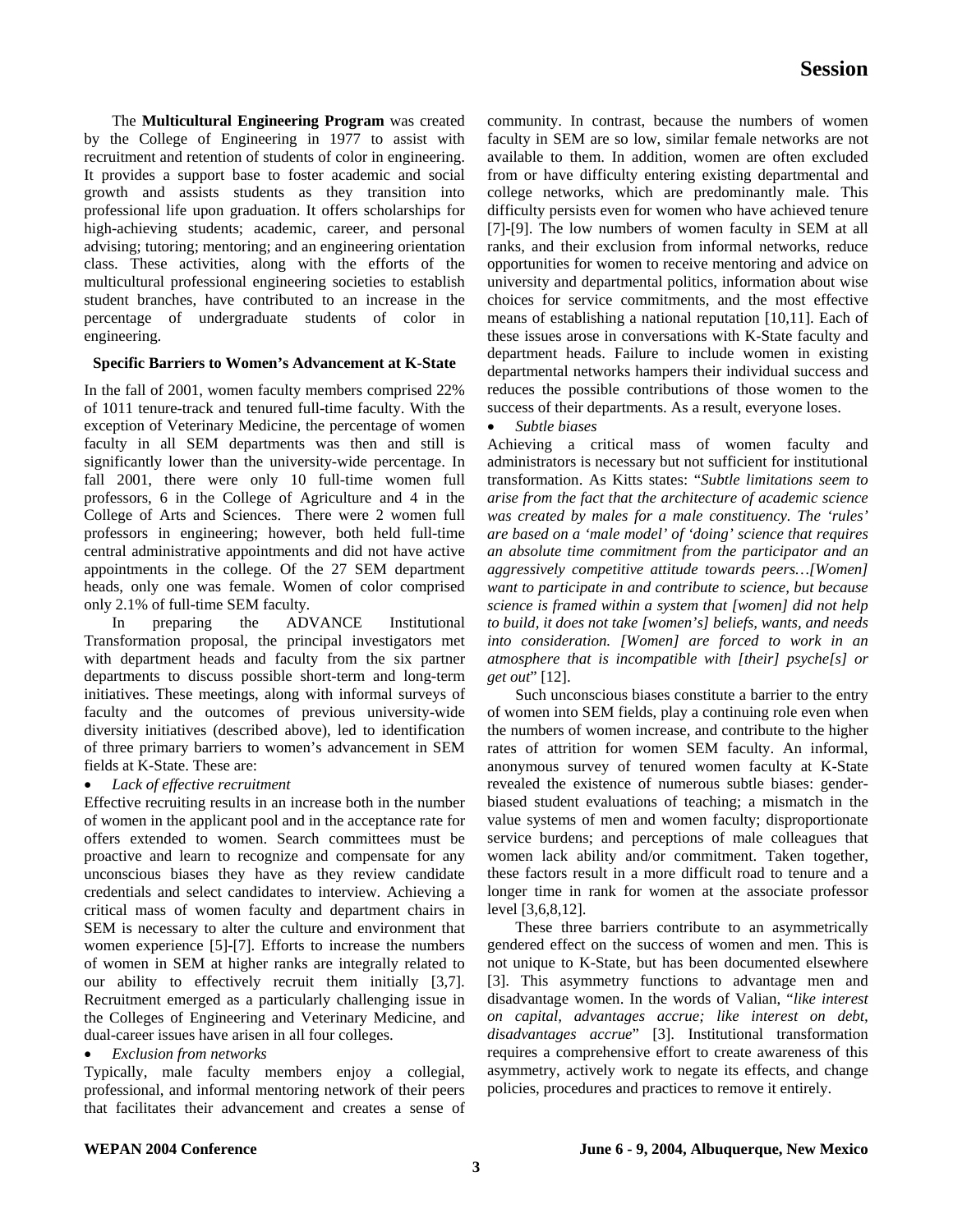# **INITIATING THE ADVANCE PROJECT**

Our ADVANCE Institutional Transformation proposal was submitted in September 2002, and we were notified conditionally of our award in April 2003. Following a period of negotiation, clarification, and budget revision, NSF made the award formally in September 2003, with a project start date of October 1, 2003. In between the time that the proposal was submitted and the funds were awarded, several personnel changes involving project principal investigators and senior personnel had occurred. This required us to create a new project administrative structure with a new lead PI for the first project year and to bring in a new co-PI and replace one of the senior personnel. An Executive Committee, composed of the authors (a faculty member in Biology and the Assistant Provost, respectively), together with the Deans of Arts & Sciences, Continuing Education, Engineering, and Veterinary Medicine, and the Associate Director of the Agricultural Experiment Station, directs the project. The Steering Committee, consisting of three of the PIs, the Project Coordinator, representatives from each of the four participating colleges, and the WESP Director, oversees and facilitates project activities.

We began the project with a campus-wide presentation on ADVANCE by Alice Hogan, NSF Program Director for ADVANCE, as part of the Provost's Lecture Series in October 2003. The necessary next steps were hiring a project coordinator and identifying and renovating office space for the project. The latter effort was greatly facilitated by individuals in the K-State central administration.

The PI and the project coordinator then undertook a series of conversations about the project and its initiatives across campus. These included visits to each partner department and with the department heads and unit leaders within each participating college.

We have begun to design the ADVANCE Project website, which will contain background information and the current status of each of the project initiatives. We also will include the resources and tools that we develop as part of this project and will provide links to resources available on websites of other ADVANCE institutions.

# **PROJECT-WIDE INITIATIVES**

#### **Equity Action Workshops**

We are inviting nationally recognized experts to campus to lead workshops on equity issues relevant to our project initiatives for college-level administrators and faculty. Workshops are open to interested individuals from across campus. These workshops will help departments address issues of gender-equitable recruiting strategies; dual-career situations; subtle biases affecting the evaluation of women students and faculty members; explicit and implicit messages sent by departmental websites and recruiting literature; and strategic planning to address both planned and unplanned faculty absences. Thus far, Drs. Virginia Valian (Hunter College) and Cynthia Burack (Ohio State University) have conducted workshops. In the second year of the project Dr. Burack will conduct a follow-up workshop, and K-State personnel will lead additional workshops on other topics.

#### **Women's Resources Website**

We are creating a central, highly visible, and easily accessible website that contains a collection of K-State and community resources of particular interest to women. Innovative aspects of this website will include: integration of personal and professional resources in one location; ability to search for information on specific needs; and a compilation of individual strategies to negotiate work-life balance issues. This website also will showcase women faculty, their research interests, and their accomplishments. K-State's Vice Provost for Academic Services and Technology has pledged the support of central information technology staff to assist with creation and maintenance of this website. We are collaborating with the K-State President's Commission on the Status of Women to develop the content of the website.

#### **Academic Career Exploration**

The *Academic Career Exploration* (ACE) program will focus on women of color early in their undergraduate careers to acquaint them with the entire range of faculty responsibilities and to encourage them to consider graduate school and careers in academia. First- and second-year female SEM students from underrepresented groups will (1) learn about research being conducted at K-State, tour laboratories, practice using equipment, and meet one-on-one or in small groups with faculty members in various disciplines; (2) hear about development of course materials and other aspects of teaching from faculty members who have received teaching awards; and (3) receive information and coaching on summer research opportunities and on best practices for preparing applications and soliciting letters of reference. The ACE program is scheduled to begin in the second year of the project.

# **K-State Mentoring Program for Tenured SEM Women**

The needs of tenured women faculty members often go unrecognized locally and by national funding agencies. This project will create a mentoring program for tenured women to facilitate their transition to senior-level positions. This program will operate in a manner similar to the successful, existing mentoring program for women and minority faculty in the sciences and engineering described above. The first call for proposals was issued in spring 2004 for awards that will begin in fall 2004.

# **ADVANCE Distinguished Lecture Series**

We have created a unique seminar series that allows tenuretrack women faculty to identify a leader (male or female) in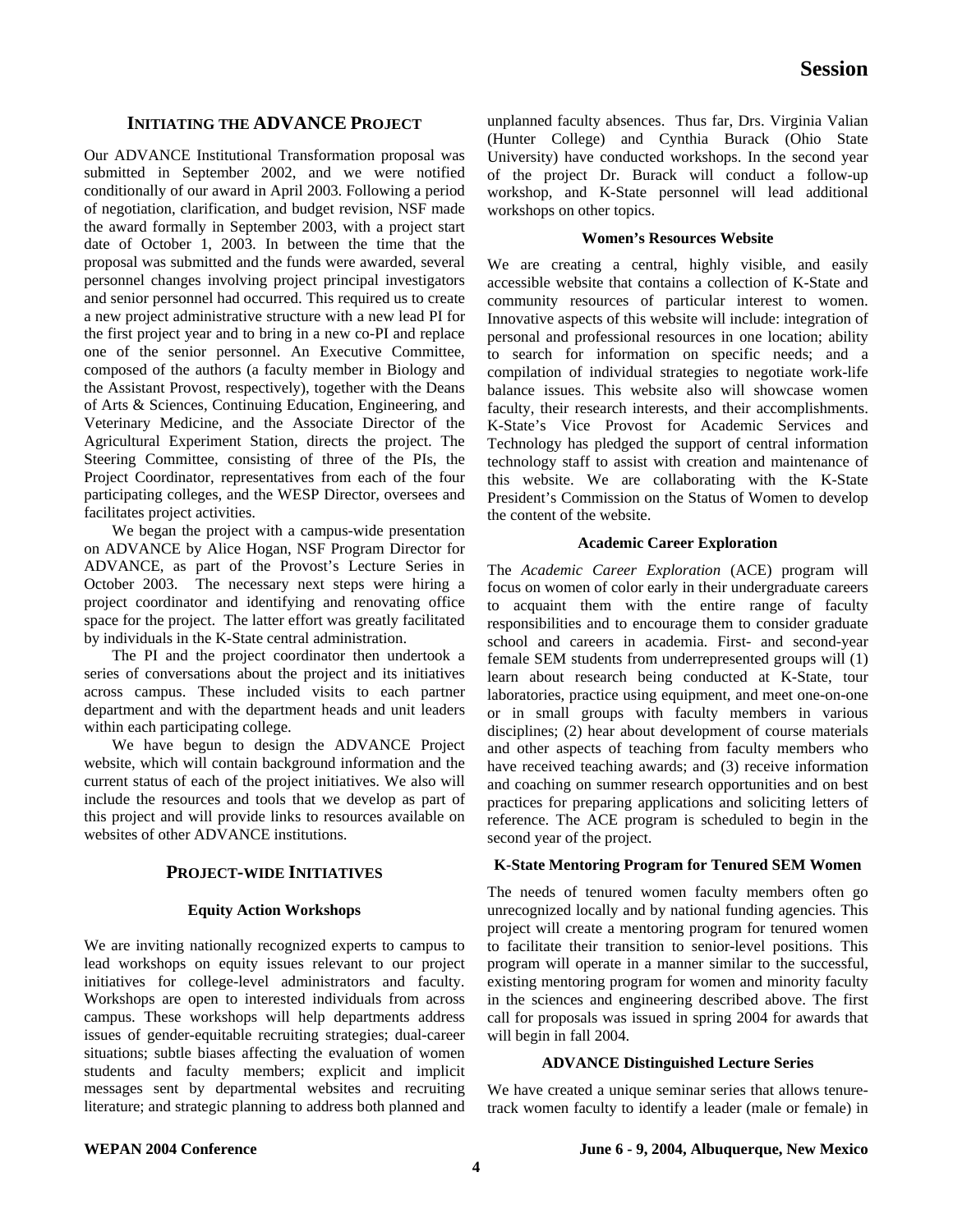their research area to invite to campus in each year of the project. It offers women the chance to showcase their research programs to disciplinary leaders who may in the future serve as external evaluators of their grant proposals, journal articles, or tenure packages. The campus visits will feature one-on-one time for the faculty member with the speaker, and when possible, visits by the speaker to the faculty member's classes. The woman faculty member and her dean will jointly issue invitations to the seminar, and the presentation will be advertised widely across campus. Departments will have the option of including these presentations as a part of an existing annual seminar series. Evening dinners with the speaker will provide an additional opportunity to build relationships and will enhance the potential for collaboration and mentoring.

We believe that participation in this initiative will accelerate the development of networks for our new faculty members; include women in decision-making roles; and create links between women faculty and disciplinary leaders.

The first call for proposals for the lecture series was issued in spring 2004; seminars will take place in spring, summer, and fall 2004. The series was inaugurated with a presentation by Dr. Nancy Hopkins of the Massachusetts Institute of Technology (MIT) on MIT's response to its 1999 report on the status of women in science [10].

# **COLLEGE INITIATIVES**

Each participating college will use discretionary funding provided by the project to create initiatives to benefit women faculty in its SEM departments. These include efforts to improve recruitment, professional development, retention, mentoring, and entry into administrative roles.

*Parallel Paths* is a group mentoring program for faculty in the College of Veterinary Medicine (CVM) designed to foster the development of junior faculty and sustain the productivity of senior faculty. Each group will consist of four to seven junior faculty and three senior faculty facilitators. Groups will meet monthly to focus on achieving success via paths that are parallel but specific for each faculty member. Topics will include teaching strategies or techniques, learning styles, grant proposal writing, graduate student and resident training, achieving a balanced academic life, leadership skills, politics of higher education, and the status and future of veterinary medicine. Funds allocated to Parallel Paths will be used to support faculty development workshops, conference fees, and travel. The overall goal of Parallel Paths is to help the CVM create an environment that helps faculty members be successful in their teaching, research, clinical, and service roles.

The College of Arts & Sciences is developing an *Administrative Shadowing Program* to provide women faculty members with experience in an administrative role and help them gain awareness of administrative issues. Women early in their post-tenure careers will be paired with unit heads or college administrators to carry out a particular project, to learn about department and college processes, to observe how decisions are made, and to reflect on the leadership roles of administrators. The mentor will include the faculty member in the day-to-day conduct of the office and meet with her to discuss issues. Women who participate in the program will receive summer salary support.

*Research Enhancement Visits* is a program the College of Engineering will use to encourage interaction between women faculty members and disciplinary leaders in their fields. Funds will be provided for women faculty members to travel to other institutions, national laboratories, or companies for the purpose of initiating collaboration, learning a new research technique, or interacting with relevant industry leaders. A second program that will be implemented by Engineering is *Recruiting to Expand Applicant Pools*. This initiative will provide competitive funding awards to departments to create novel recruiting strategies. For example, proposals might request funding to send the department head or faculty members on recruiting trips to institutions that produce significant numbers of women Ph.D.s in their discipline. Another possible use of such funds could be as an incentive in dual-career situations. This program can stimulate departments to be more proactive in their recruiting practices.

The College of Agriculture will offer small awards that can be used for a variety of purposes to enhance the career development of women in the college. These awards might be used as seed grants, for travel funds, or for conference expenses. The college is purposely leaving the uses of the funds up to women faculty members in order to let the women themselves identify the areas of highest need.

# **DEPARTMENTAL INITIATIVES**

# **Departmental Policy Review**

Frequently, it is true that a department's own policies and procedures create the culture that exists for its faculty. The six partner departments working with us on this project are Animal Science & Industry, Biological & Agricultural Engineering, Biology, Chemical Engineering, Diagnostic Medicine & Pathobiology, and Geology. Faculty members from these departments will initiate self-studies of their websites, recruitment literature and methods, and faculty evaluation documents to identify and address subtle biases that may be present. These efforts will be informed by the Equity Action Workshops, and facilitated and evaluated by the Steering Committee. A novel aspect of this initiative is the strategic planning that departments will undertake to address faculty leave issues. These issues include sabbaticals, leaves without pay, and unplanned leaves that result from illness (of the individual, his or her partner, or a family member), pregnancy, childcare, and elder care. These are often handled on an *ad hoc* basis and are rarely acknowledged as issues that departments should address proactively. When policies are explicit and transparent, they reduce the stress on individual faculty members as well as